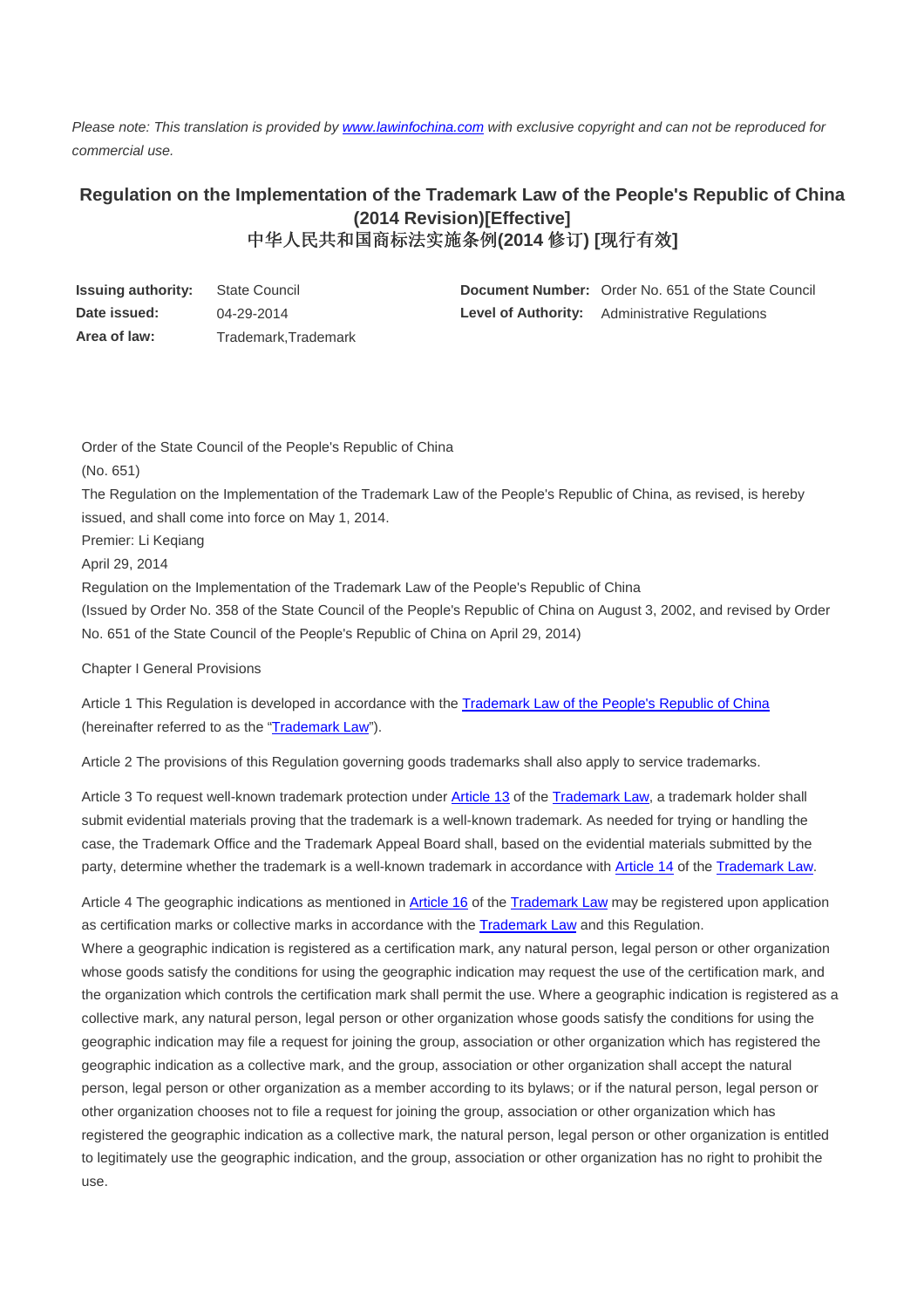Article 5 Where a party authorizes a trademark agency to apply for trademark registration or handle other trademark matters, a power of attorney shall be submitted, stating the authorized matters and the limit of power. If the client is a foreign national or a foreign enterprise, the power of attorney shall also state the client's nationality.

The principle of reciprocity shall apply to the notarization and authentication requirements for the powers of attorney of foreign nationals or foreign enterprises and other relevant certification documents.

In an application for trademark registration or assignment, if the applicant or assignee is a foreign national or a foreign enterprise, a recipient within the territory of China shall be designated in the application form to receive the legal documents issued by the Trademark Office and the Trademark Appeal Board on subsequent trademark matters. The Trademark Office and the Trademark Appeal Board shall serve the legal documents on subsequent trademark matters upon the recipient within the territory of China.

The foreign national or foreign enterprise as mentioned in Article 18 of the *Trademark Law means a foreign national or a* foreign enterprise which does not have a habitual residence or business premises within China.

Article 6 The Chinese language shall be used in the application for trademark registration or in the handling of other trademark matters.

If any of the certificates, certification documents or evidential materials submitted under the Trademark Law and this Regulation is in a foreign language, a Chinese version shall be attached thereto; otherwise, the certificate, certification document or evidential material shall not be deemed to have been submitted.

Article 7 A staff member of the Trademark Office or the Trademark Appeal Board shall disqualify himself or herself, and a party or an interested party may request disqualification of the staff member:

(1) The staff member is a party or is a near relative of a party or the agent thereof.

(2) The staff member has any other relation with a party or the agent thereof, which may affect impartiality.

(3) The staff member has an interest in the application for trademark registration or in the handling of other trademark matters.

Article 8 Where a trademark registration application and other relevant documents are filed in the form of data message as mentioned in Article 22 of the Trademark Law, they shall be filed on the Internet in accordance with the rules of the Trademark Office or the Trademark Appeal Board.

Article 9 Except under the circumstances described in Article 18 of this Regulation, the date of submitting documents or materials by a party to the Trademark Office or the Trademark Appeal Board shall be the date of delivery if they are directly delivered by the party to the latter; the postmark date when the mail is sent if they are posted; or the day when the Trademark Office or the Trademark Appeal Board actually receives them if the postmark date is unclear or there is no postmark, unless the party is able to provide evidence on the actual postmark date. If they are delivered through an express delivery enterprise other than a postal enterprise, the date of submission shall be the day when the package is accepted by the express delivery enterprise; or the day when they are actually received by the Trademark Office or the Trademark Appeal Board if the date of acceptance of the package is not clear, unless the party is able to provide evidence on the actual date of acceptance of the package. If they are submitted in the form of data message, the date of submission shall be the day when the data message enters the electronic system of the Trademark Office or the Trademark Appeal Board.

When posting documents to the Trademark Office or the Trademark Appeal Board, a party shall use registered mail. For documents submitted by a party to the Trademark Office or the Trademark Appeal Board in writing, the documents recorded in the archives of the Trademark Office or the Trademark Appeal Board shall prevail; and, for documents submitted in the form of data message, the documents recorded in the database of the Trademark Office or the Trademark Appeal Board shall prevail, unless the party has evidence to prove that the records in the archives or database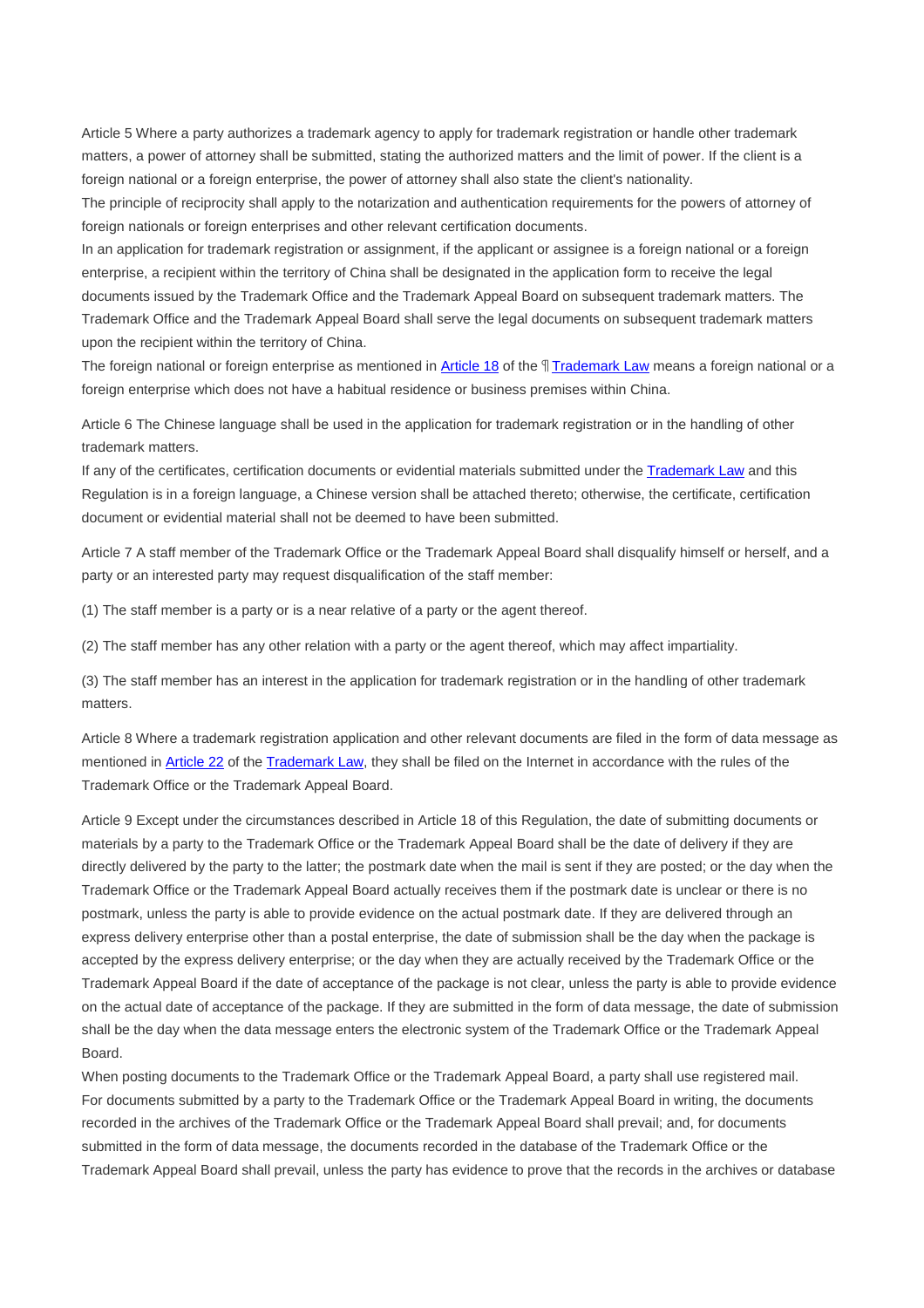of the Trademark Office or the Trademark Appeal Board are erroneous.

Article 10 The documents of the Trademark Office or the Trademark Appeal Board may be served upon a party by post, by direct delivery, in the form of data message, or by any other means. If the form of data message is adopted, the prior consent of the party shall be obtained. If the party has appointed a trademark agency for this purpose, the documents shall be deemed to have been served upon the party once they are served upon the trademark agency.

The date of service of the documents of the Trademark Office or the Trademark Appeal Board upon a party shall be the postmark date when they are received by the party if they are served by post; the documents shall be deemed to have been served upon the party after 15 days from the day when they are posted if the postmark date is unclear or there is no postmark, unless the party is able to prove the actual date of receipt; the date of service shall be the date of delivery if the documents are directly delivered by the Trademark Office or the Trademark Appeal Board upon the party; the documents shall be deemed to have been served upon the party after 15 days from the day when they are sent if the documents are served in the form of data message, unless the party is able to prove the date when the documents enter the electronic system of the party. If it is impossible to serve the documents by any of the aforesaid methods, they may be served by publication, and the documents shall be deemed to have been served upon the party after 30 days from the day when they are published.

Article 11 The following periods of time shall not be counted in the time limit for the examination or the trial of trademark matters:

(1) The time of serving the documents of the Trademark Office or the Trademark Appeal Board by publication.

(2) The time for a party to provide additional evidence or supplement and correct documents and the time for submitting a new statement of defense as a result of the change of a party.

(3) The time needed for submitting evidence on use, negotiating, and drawing lots, when there are applications submitted on the same day for registration of the same trademark.

(4) The time of waiting for the determination of the right of priority.

(5) The time of waiting for the results of another case involving prior rights upon request of the applicant in the process of examination or trial.

Article 12 Except under the circumstances described in paragraph 2 hereof, the commencing date of any time limit as mentioned in the Trademark Law or this Regulation shall not be included in the time limit. If the time limit is calculated by year or month, it shall expire on the corresponding day of the last month; if the corresponding day does not exist in the last month, it shall expire on the last day of the last month; or if the expiry date of a time limit falls on a holiday, the time limit shall expire on the first working day after the holiday.

The period of validity of a registered trademark as mentioned in Articles 39 and 40 of the Trademark Law shall commence from a statutory date, and expire on the day before the corresponding day in the last month of the period of validity. If the corresponding day does not exist in the last month, the last day of the last month shall be the expiry date.

Chapter II Applications for Trademark Registration

Article 13 An application for trademark registration shall be prepared according to the published table of classification of commodities and services. For each trademark registration application, the applicant shall submit to the Trademark Office one copy of the Application Form for Trademark Registration and one copy of the trademark design; and, if it applies for registering a color combination or colored design as a trademark, the colored design and one copy of the black and white design; or if no color is specified, the black and white design.

The trademark designs shall be clear, easy to paste, printed on clean and durable paper or recorded in photographs, and in a size of not less than five centimeters but not more than ten centimeters in length and width.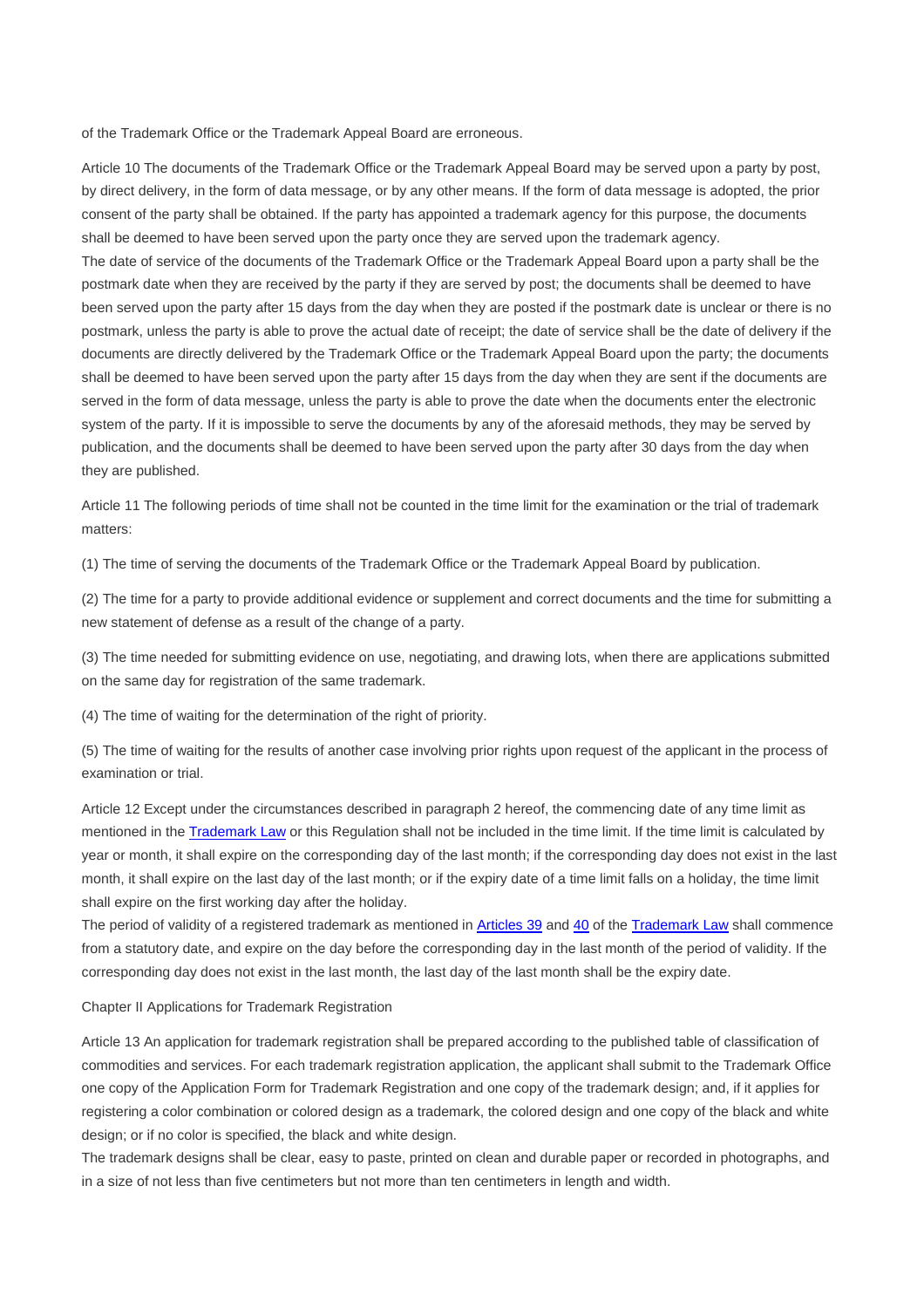Where an application is filed for registering a three-dimensional symbol as a trademark, it shall be stated in the application, the instructions for use of the trademark shall be provided, and a design including, at a minimum, the threeview drawing shall be submitted based on which the three-dimensional shape could be determined.

Where an application is filed for registering a combination of colors as a trademark, it shall be stated in the application, and the instructions for use of the trademark shall be provided.

Where an application is filed for registering a sound trademark, it shall be stated in the application, a sound sample that meets the prescribed requirements shall be submitted, a description of the sound mark to be registered shall be provided, and the instructions for use of the trademark shall be provided. In addition to a textual description of the sound mark, the stave or numbered musical notation shall be used to describe the sound to be registered as a trademark; or if it is impossible to describe the sound mark with the stave or numbered musical notation, a textual description shall be provided. The trademark description shall be consistent with the sound sample.

Where an application is filed for registering a collective trademark or a certification mark, it shall be stated in the application, and a certification document on the eligibility of the applicant and the use management rules shall be submitted.

Where a trademark is in a foreign language or involves a foreign language, its meaning shall be explained.

Article 14 To apply for trademark registration, an applicant shall submit its identity certificate. The name of the trademark registration applicant shall be identical with that indicated in the certificate submitted.

The preceding paragraph on an applicant's submission of its identity certificate shall apply to the handling of other trademark matters with the Trademark Office such as modification, assignment, renewal, opposition, and cancellation.

Article 15 The name of the goods or service shall be entered according to the class number and name indicated in the table of classification of commodities and services. Where the name of the goods or service is not included in the table of classification of goods and services, a description of the goods or service shall be attached.

The trademark registration applications and other relevant documents submitted in paper form shall be typewritten or printed.

Paragraph 2 hereof shall apply to the handling of other trademark matters.

Article 16 To jointly apply for registration of the same trademark or to handle other matters concerning a co-owned trademark, a representative shall be designated in the application. If no representative is designated, the first applicant named in the application shall be the representative.

The documents of the Trademark Office and the Trademark Appeal Board shall be served upon the representative.

Article 17 Where an applicant changes its name, address, agent, or document recipient, or removes any of the designated goods, it shall undergo the modification procedure with the Trademark Office.

Where an applicant transfers its application for trademark registration, it shall undergo the transfer procedure with the Trademark Office.

Article 18 The date of application for trademark registration shall be the day when the Trademark Office receives the application documents.

If all the application materials are submitted, the application documents are completed as required, and fees are paid, the Trademark Office shall accept the application, and notify the applicant in writing of the acceptance; or, if not all the application materials are submitted, any application document is not completed as required, or fees are not paid, the Trademark Office shall reject the application, and notify the applicant in writing of the rejection and the reasons for the rejection. If basically all the application materials are submitted or the application documents basically satisfy the relevant requirements, but any supplement or correction is needed, the Trademark Office shall notify the applicant of the supplement or correction, and require the applicant to make the designated supplement or correction and send the supplemented or corrected application documents back to the Trademark Office within 30 days of receipt of the notice. If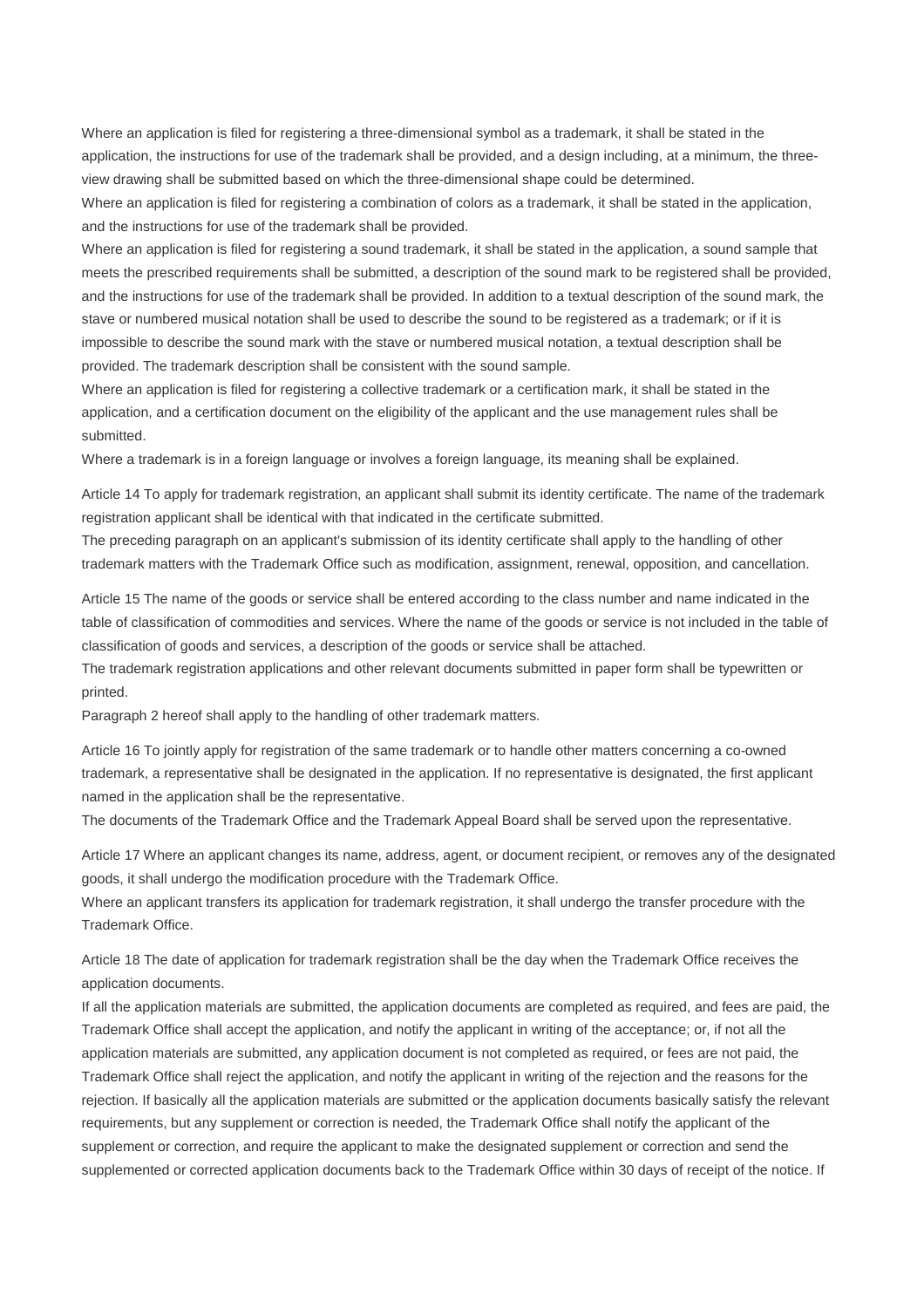the application documents are supplemented or corrected and sent back to the Trademark Office within the prescribed time limit, the original date of application shall be maintained; or if the applicant fails to make the supplement or correction within the prescribed time limit or as required, the Trademark office shall reject the application, and notify the applicant in writing of the rejection.

The conditions for accepting an application in paragraph 2 hereof shall apply to the handling of other trademark matters.

Article 19 Where two or more applicants apply for registration of identical or similar trademarks on identical or similar goods on the same day, each applicant shall submit evidence on its prior use of the trademark before application within 30 days of receipt of a notice from the Trademark Office. If the applicants use the trademarks on the same day or none of them has ever used the trademarks, the applicants may, within 30 days of receipt of a notice from the Trademark Office, conduct consultation, and submit their written agreement to the Trademark Office; or, if they are unwilling to conduct consultation or such consultation fails, the Trademark Office shall notify the applicants that one applicant shall be determined by drawing lots and the registration applications of others shall be dismissed. Where any applicant fails to draw lots after being notified by the Trademark Office, the applicant shall be deemed to have forgone its application, and the Trademark Office shall notify the applicant in writing of it.

Article 20 To claim the right of priority under Article 25 of the Trademark Law, the duplicates of the application documents for trademark registration filed by the applicant for the first time shall be certified by the trademark authority accepting the application, and state the application date and number.

Chapter III Examination of Trademark Registration Applications

Article 21 The Trademark Office shall, according to the relevant provisions of the Trademark Law and this Regulation, examine a trademark registration application accepted, and grant an initial approval to the application and publish the initial approval if the application meets the prescribed requirements or if the application only meets the prescribed requirements for registration of the trademark on a part of the designated goods. If the application fails to meet the prescribed requirements or the application only fails to meet the prescribed requirements for registration of the trademark on a part of the designated goods, the Trademark Office shall refuse the application or refuse the application for registration of the trademark on the part of the designated goods, and notify the applicant in writing of the refusal and the reasons for the refusal.

Article 22 Where the Trademark Office refuses an application for trademark registration on a part of the designated goods, the applicant may file a divisional application for the part which has been granted initial approval, and the date of application of the divisional application shall be the same as that of the parent application.

If necessary, the applicant shall file an application for division with the Trademark Office within 15 days of receipt of the Notice on Partial Refusal of a Trademark Registration Application.

After receiving the application for division, the Trademark Office shall divide the original application into two pieces, assign a new application number to the divisional application which has been granted initial approval, and publish it.

Article 23 According to the provision of Article 29 of the Trademark Law, where the Trademark Office deems it necessary to require an explanation or amendment of a trademark registration application, the applicant shall provide an explanation or amendment within 15 days of receipt of a notice from the Trademark Office.

Article 24 Where an opposition is filed against a trademark which has been initially approved and published by the Trademark Office, the opponent shall submit the following opposition materials in duplicate to the Trademark Office by distinguishing the original from the duplicate:

(1) A completed application form for trademark opposition.

(2) The opponent's identification.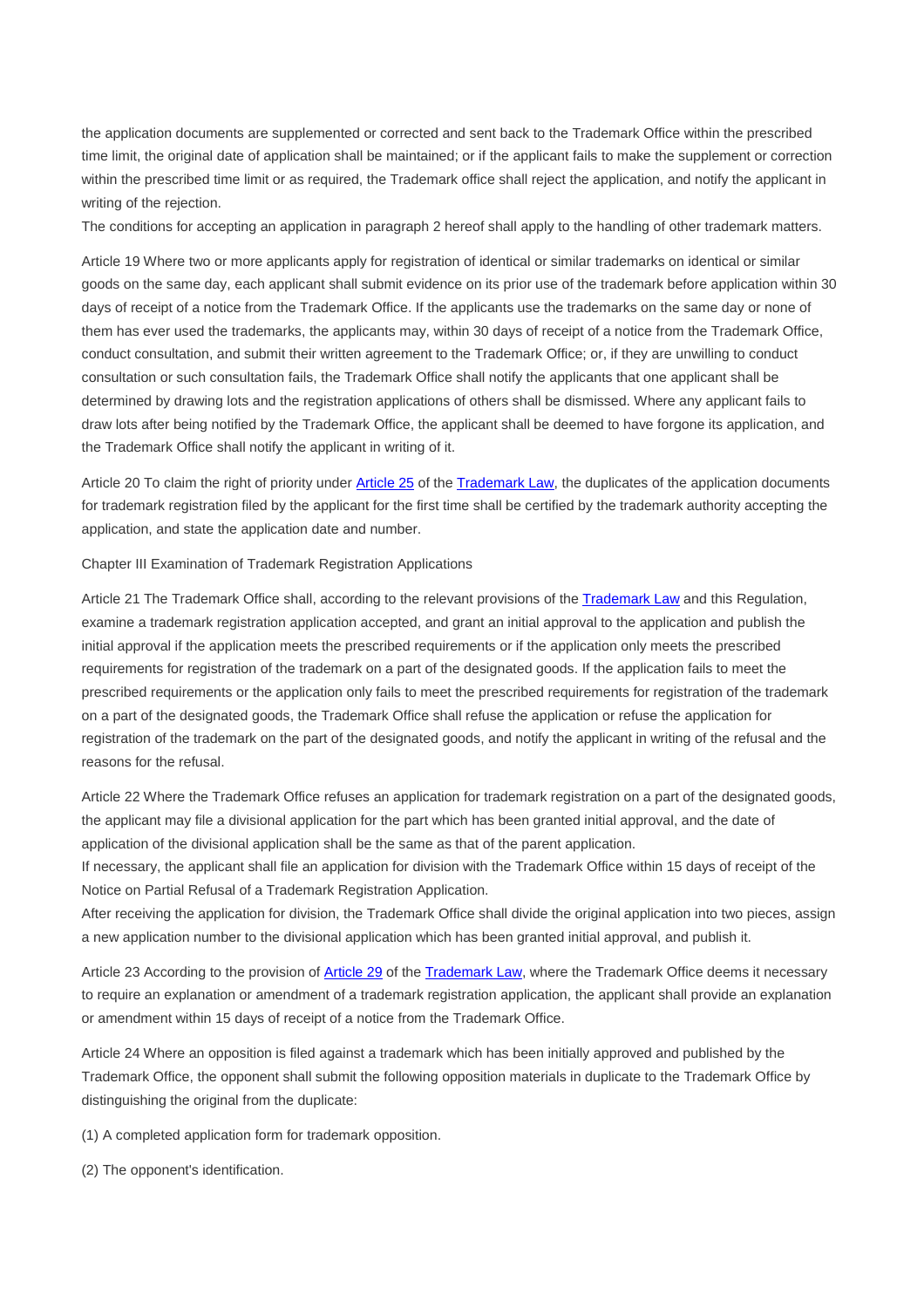(3) Proof on the opponent's capacity as a prior right holder or an interested party, if the opposition is filed on the ground that paragraph 2 or 3 of Article 13, Article 15, paragraph 1 of Article 16, Article 30, Article 31, or Article 32 of the Trademark Law has been violated.

The application form for trademark opposition shall have a specific claim and factual basis, to which the relevant evidential materials shall be attached.

Article 25 After receiving an application form for trademark opposition, if it is determined upon examination that the application satisfies the conditions for acceptance, the Trademark Office shall accept it, and issue a notice of acceptance to the applicant.

Article 26 Under any of the following circumstances, the Trademark Office shall reject an application for trademark opposition, and notify the applicant in writing of the rejection and the reasons for the rejection:

(1) The opposition application is not filed within the statutory time limit.

(2) The opponent's capacity or the ground of opposition fails to satisfy the provision of Article 33 of the Trademark Law.

(3) The opposition lacks specific grounds, facts, or legal basis.

(4) The opponent files again an opposition to the same trademark on the basis of the same ground, facts and legal basis.

Article 27 The Trademark Office shall deliver the duplicates of the trademark opposition materials to the party against whom the opposition is filed, and require the party to submit a defense within 30 days of receipt of the duplicates of the trademark opposition materials. The party's failure to submit such a defense shall not affect the decision of the Trademark Office.

Where a party needs to provide additional evidential materials after filing an application for trademark opposition or submitting a defense, the party shall state it in the application or defense, and provide the same within three months after the application for trademark opposition or the defense is submitted. A party that fails to submit the same upon expiry of the prescribed time limit shall be deemed to have forgone the provision of additional evidential materials. However, for evidence which comes into existence after the expiry of the prescribed time limit or evidence which the party fails to submit within the prescribed time limit for good reasons, if it is submitted after the expiry of the prescribed time limit, the Trademark Office may admit such evidence after it is delivered to and cross-examined by the opposing party.

Article 28 A decision to deny registration as mentioned in paragraph 3 of Article 35 and paragraph 1 of Article 36 of the Trademark Law includes a decision to deny registration on a part of the designated goods.

For a trademark to which an opposition has been filed, if its registration has been published before the Trademark Office makes a decision to grant or deny registration, the publication shall be cancelled. If the registration is granted after the opposition is dismissed upon examination, its registration shall be published anew after the decision to grant registration comes into force.

Article 29 To apply for correction under Article 38 of the Trademark Law, a trademark registration applicant or a trademark registrant shall submit an application for correction to the Trademark Office. If the application satisfies the conditions for correction, the Trademark Office shall approve it and correct the relevant content; or if the application fails to satisfy the conditions for correction, the Trademark Office shall disapprove it, and notify the applicant in writing of the disapproval and the reasons for the disapproval.

Where a trademark of which an initial approval or the registration has been published is corrected, the correction shall be published.

Chapter IV Modification, Assignment and Renewal of Registered Trademarks

Article 30 Where the name or address of a trademark registrant or any other registered matter needs to be modified, an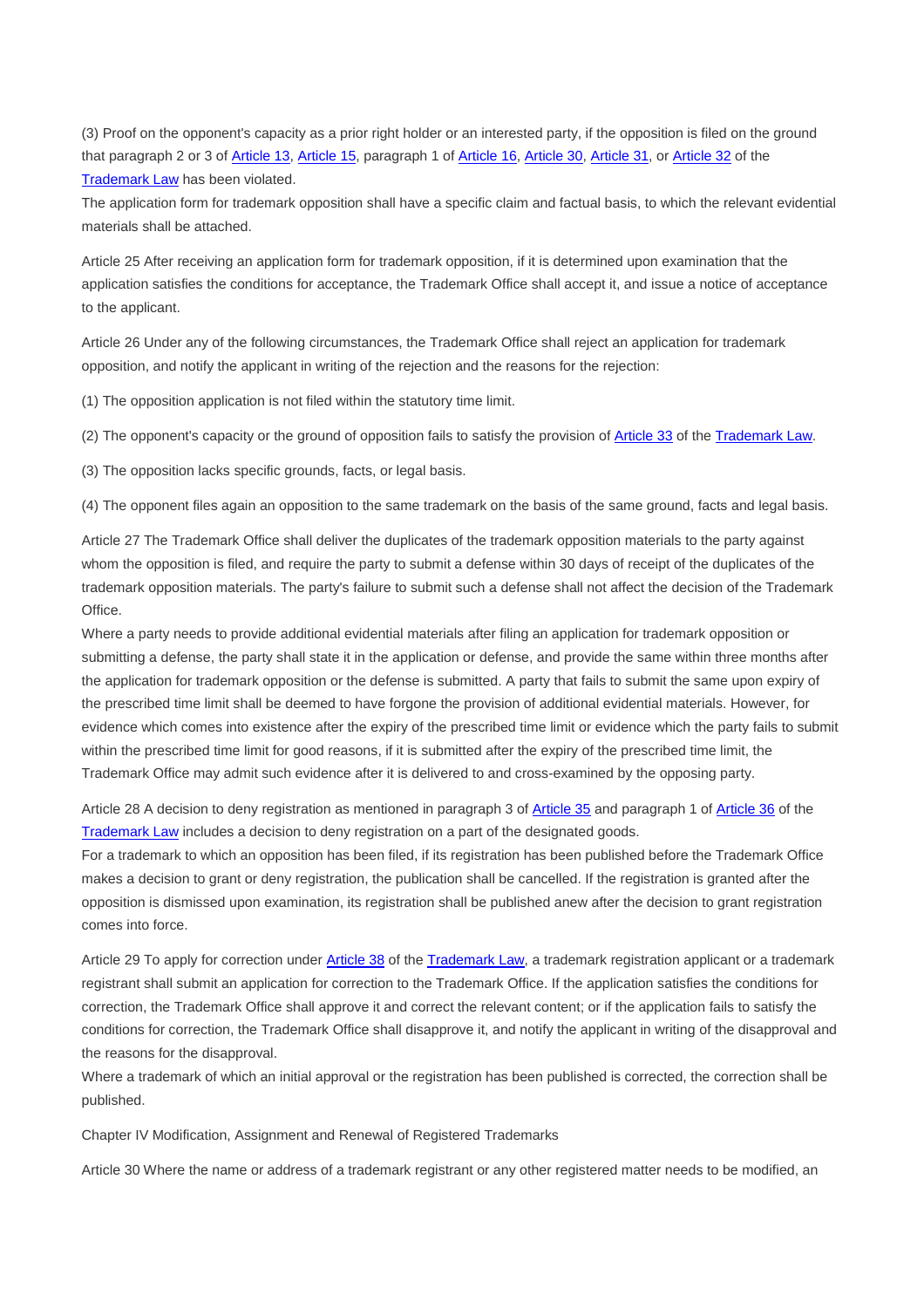application for modification shall be filed with the Trademark Office. To modify the name of a trademark registrant, a modification certificate issued by the relevant registration authority shall also be submitted. In the case of approval, the Trademark Office shall issue a corresponding certificate to the trademark registrant, and publish it; or in the case of disapproval, the Trademark Office shall notify the applicant in writing of the disapproval and the reasons for the disapproval.

To modify the name or address of a trademark registrant, the trademark registrant shall concurrently modify all its registered trademarks; otherwise, the Trademark Office shall notify it of making correction within a prescribed time limit; and if the trademark registrant fails to do so, the trademark registrant shall be deemed to have forgone the application for modification, and the Trademark Office shall notify the applicant of it in writing.

Article 31 Where a registered trademark is assigned, the assignor and the assignee shall file an application for assignment of the registered trademark with the Trademark Office. The assignor and the assignee shall jointly undergo the application procedure for such assignment. If the application is approved, the Trademark Office shall issue a corresponding certificate to the assignee, and publish it.

Where a trademark registrant fails to concurrently assign all its registered trademarks identical with or similar to the registered trademark to be assigned by it on identical or similar goods, the Trademark Office shall notify it of making correction within a prescribed time limit; and if the trademark registrant fails to do so, the trademark registrant shall be deemed to have forgone the application for assignment, and the Trademark Office shall notify the applicant of it in writing.

Article 32 Where the right to exclusively use a registered trademark is transferred for inheritance or any other reason other than assignment, the party acquiring the right to exclusively use the registered trademark shall undergo the procedure for transfer of the right to exclusively use the registered trademark with the Trademark Office on the basis of the relevant certification or legal document.

Where the right to exclusively use a registered trademark is transferred, all the registered trademarks of the right holder identical with or similar to the registered trademark to be transferred on identical or similar goods shall be transferred concurrently; otherwise, the Trademark Office shall notify the applicant of making correction within a prescribed time limit; and if the applicant fails to do so, the applicant shall be deemed to have forgone the application for transfer, and the Trademark Office shall notify the applicant of it in writing.

If an application for transfer of the right to exclusively use a registered trademark is approved, it shall be published, and the party acquiring the right to exclusively use the registered trademark through the transfer shall own the right to exclusively use the registered trademark from the date of publication.

Article 33 Where the registration of a trademark needs to be renewed, an application for renewal of trademark registration shall be submitted to the Trademark Office. If the application is approved, the Trademark Office shall issue a corresponding certificate, and publish it.

## Chapter V International Registration of Trademarks

Article 34 The international registration of trademarks as mentioned in **Article 21** of the **Trademark Law** means the international registration of trademarks under the Madrid system in accordance with the Madrid Agreement Concerning the International Registration of Marks (hereinafter referred to as the "Madrid Agreement"), the Protocol Relating to the Madrid Agreement Concerning the International Registration of Trademarks (hereinafter referred to as the "Protocol"), and the Common Regulations under the Madrid Agreement Concerning the International Registration of Marks and the Protocol Relating to that Agreement.

Applications for international registration of trademarks under the Madrid system include applications for international registration of marks with China as the country of origin, applications for territorial extension to China, and other related applications.

Article 35 Whoever applies for international registration of a trademark with China as the country of origin shall have a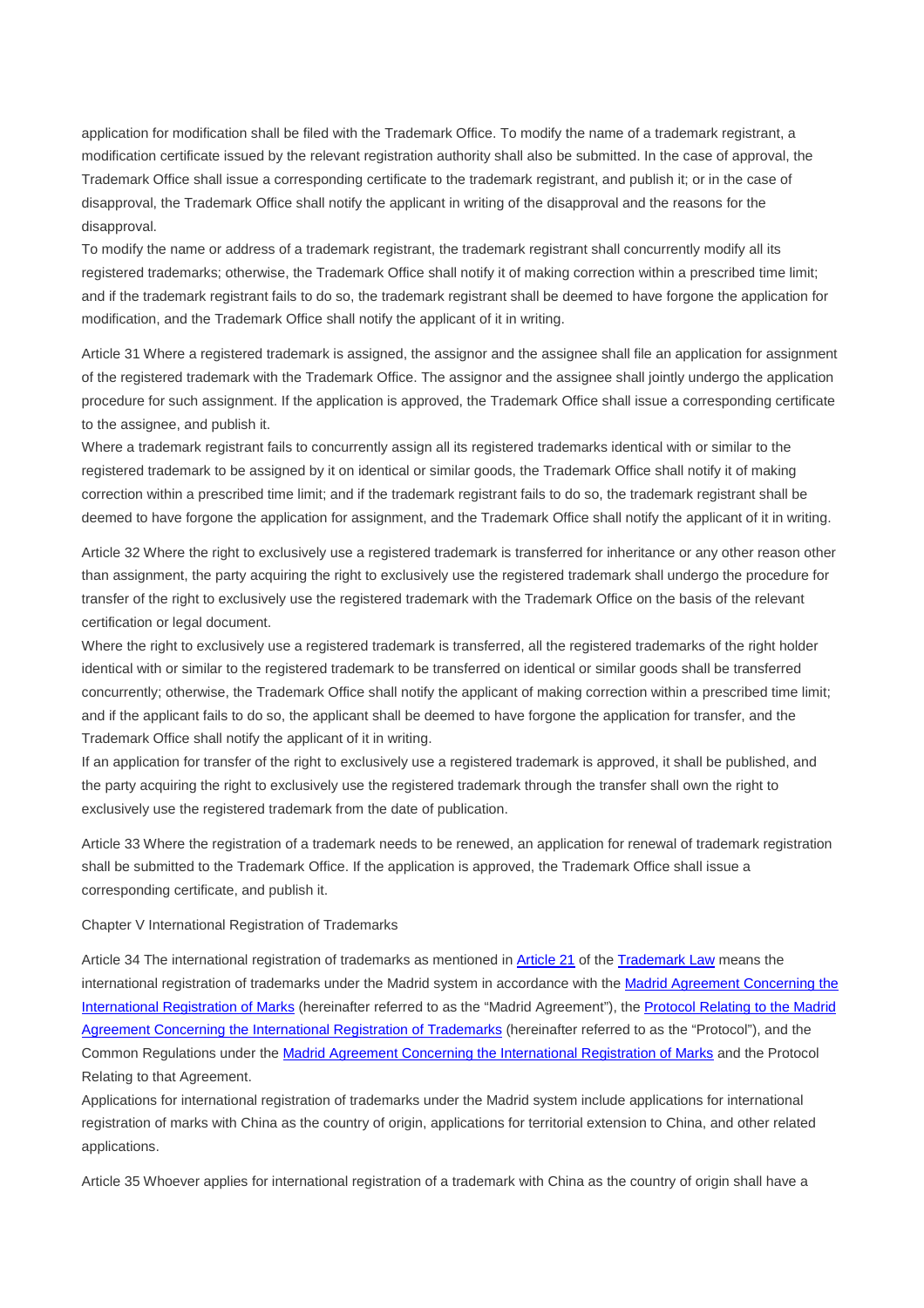genuine and valid business place in China, have a domicile in China, or have the nationality of China.

Article 36 An applicant whose trademark has been registered with the Trademark Office may, if the provision of Article 35 of this Regulation is satisfied, apply for international registration of the trademark in accordance with the Madrid Agreement.

An applicant whose trademark has been registered with the Trademark Office or whose application for trademark registration has been submitted to and accepted by the Trademark Office may, if the provision of Article 35 of this Regulation is satisfied, apply for international registration of the trademark in accordance with the Protocol.

Article 37 Whoever applies for international registration of a trademark with China as the country of origin shall apply to the International Bureau of the World Intellectual Property Organization (hereinafter referred to as the "International Bureau") through the Trademark Office.

Whoever applies for subsequent designation, renunciation, or cancellation concerning the international registration of a trademark with China as the country of origin, if it is related to the Madrid Agreement, shall apply to the International Bureau through the Trademark Office. Whoever applies for the assignment, limitation, modification, or renewal concerning the international registration of a trademark with China as the country of origin, if it is related to the Madrid Agreement, may apply to the International Bureau through the Trademark Office or directly apply to the International Bureau. Whoever applies for the subsequent designation, assignment, limitation, renunciation, cancellation, modification, or renewal concerning the international registration of a trademark with China as the country of origin, if it is related to the Protocol, may apply to the International Bureau through the Trademark Office or directly apply to the International Bureau.

Article 38 To apply to the International Bureau through the Trademark Office for international registration of trademarks or other matters, application forms and other relevant materials that satisfy the requirements of the International Bureau and the Trademark Office shall be submitted.

Article 39 The goods or services designated in an application for international registration of a trademark may not go beyond the scope of goods or services in the domestic basic application or basic registration.

Article 40 If not all the application materials for international registration of a trademark are submitted or any application document is not completed as required, the Trademark Office shall reject the application, and the date of application shall not be retained.

If basically all the application materials are submitted or the application documents basically satisfy the relevant requirements, but any supplement or correction is needed, the applicant shall make the supplement or correction within 30 days of receipt of the notice of supplement or correction; and if the applicant fails to do so, the Trademark office shall reject the application, and notify the applicant in writing of the rejection.

Article 41 To apply to the International Bureau through the Trademark Office for international registration of trademarks or other matters, fees shall be paid as required.

An applicant shall pay fees to the Trademark Office within 15 days of receipt of the payment notice sent by the Trademark Office. If the applicant fails to do so, the Trademark Office shall reject the application, and notify the applicant in writing of the rejection.

Article 42 The Trademark Office shall, within the time limit for refusal as set forth in the Madrid Agreement or the Protocol (hereinafter referred to as the "time limit for refusal"), examine an application for territorial extension to China according to the relevant provisions of the Trademark Law and this Regulation, make a decision, and notify the International Bureau. If the Trademark Office fails to send a notice of total or partial refusal within the time limit for refusal, the application shall be deemed to have been approved.

Article 43 Where an applicant for territorial extension to China requests protection of a three-dimensional symbol, a combination of colors, or a sound mark as a trademark or protection of a collective or certification mark, the applicant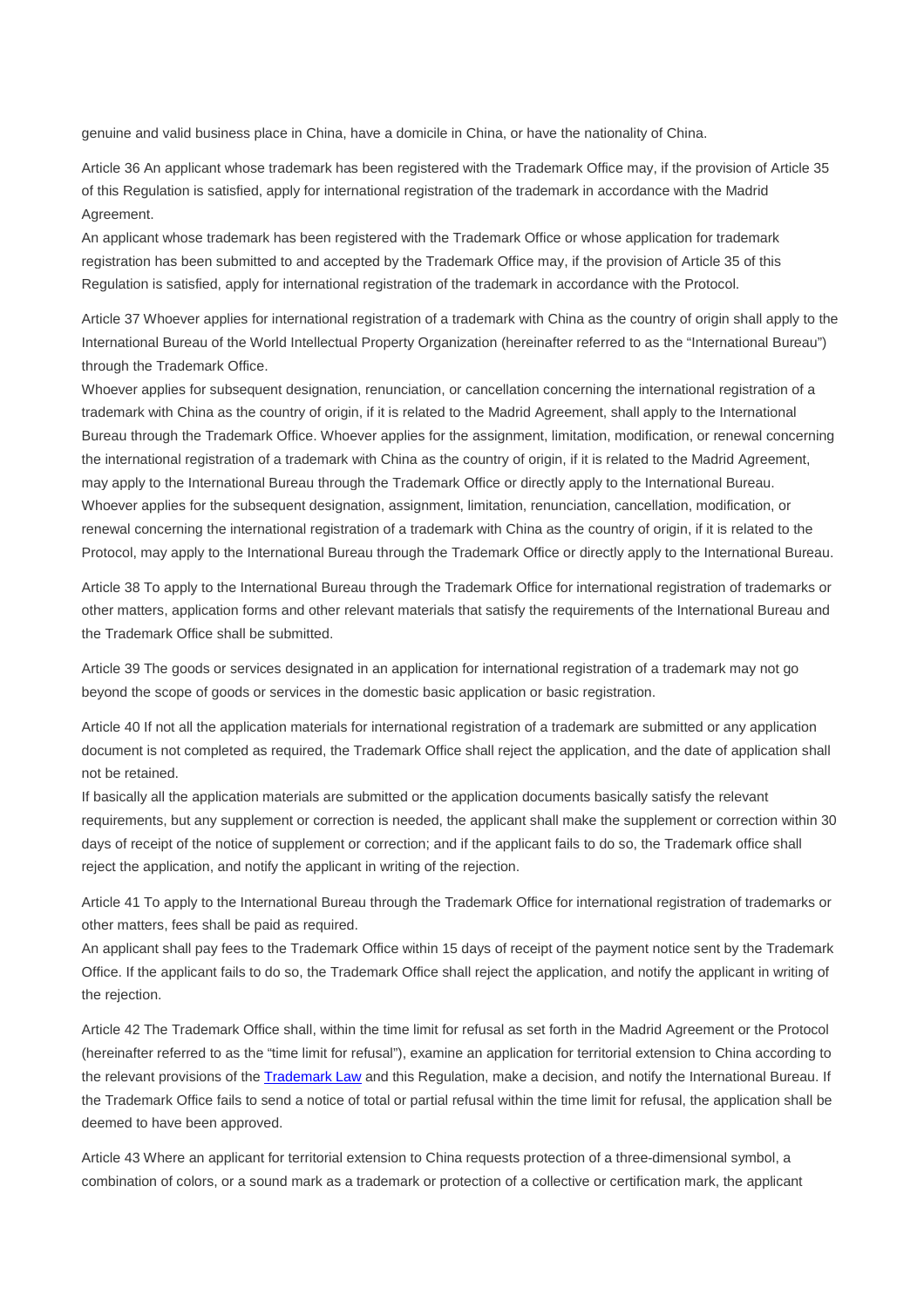shall, within three months from the date when the trademark is entered into the International Register of the International Bureau, submit the relevant materials as listed in Article 13 of this Regulation to the Trademark Office through a legally formed trademark agency. If the required materials are not submitted within the prescribed time limit, the Trademark Office shall refuse the application for territorial extension.

Article 44 The World Intellectual Property Organization publishes matters related to the international registration of trademarks, and the Trademark Office does not publish them additionally.

Article 45 To an application for territorial extension to China, an opponent that satisfies the provision of Article 33 of the Trademark Law may file an opposition with the Trademark Office within three months from the first day of the next month after the World Intellectual Property Organization's "Gazette of International Marks" is published. The Trademark Office shall notify the International Bureau of any opposition in the form of a decision of refusal.

The applicant may submit a defense within 30 days of receipt of the notice of refusal forwarded by the International Bureau. The defense and the relevant evidence shall be submitted to the Trademark Office through a legally formed trademark agency.

Article 46 The period of validity of an internationally registered trademark protected in China shall commence from the date of international registration or subsequent designation. Before the period of validity expires, the registrant may apply to the International Bureau for renewal, and a grace period of six months may be granted if the registrant fails to apply for renewal within the period of validity. After receiving a notice of approval of renewal from the International Bureau, the Trademark Office shall examine the application according to the law. If a notice of non-renewal is received from the International Bureau, the Trademark Office shall cancel the internationally registered trademark.

Article 47 For assignment of an internationally registered trademark under a granted application for territorial extension to China, the assignee shall have a genuine and valid business place in a contracting party, have a domicile in a contracting party, or have the nationality of a contracting party.

If the assignor fails to concurrently assign all its trademarks identical with or similar to the internationally registered trademark on identical or similar goods or services, the Trademark Office shall notify the registrant to make correction within three months of receipt of the notice. If the registrant fails to do so, or the assignment tends to cause any confusion or have any other adverse impact, the Trademark Office shall make a decision that the assignment is invalid in China, and make a declaration to the International Bureau.

Article 48 To limit the designated goods or services under a granted application for territorial extension to China, if the designated goods or services after limitation fail to comply with the relevant requirements of China for the classification of goods or services or exceed the original scope of designated goods or services, the Trademark Office shall make a decision that the limitation is invalid in China, and make a declaration to the International Bureau.

Article 49 An application for cancelling an internationally registered trademark under paragraph 2 of Article 49 of the Trademark Law shall be filed with the Trademark Office after three years from the expiry date of the time limit for refusal of the application for international registration of the trademark. If the application for international registration of the trademark is still under the procedure for refusal review or opposition when the time limit for refusal expires, an application shall be filed with the Trademark Office after three years from the day when the decision to grant registration made by the Trademark Office or the Trademark Appeal Board becomes effective.

An application for declaring the invalidation of an international registered trademark under paragraph 1 of Article 44 of the Trademark Law shall be filed with the Trademark Appeal Board upon expiry of the time limit for refusal of the application for international registration of the trademark. If the application for international registration of the trademark is still under the procedure for refusal review or opposition when the time limit for refusal expires, an application shall be filed with the Trademark Appeal Board after the decision to grant registration made by the Trademark Office or the Trademark Appeal Board becomes effective.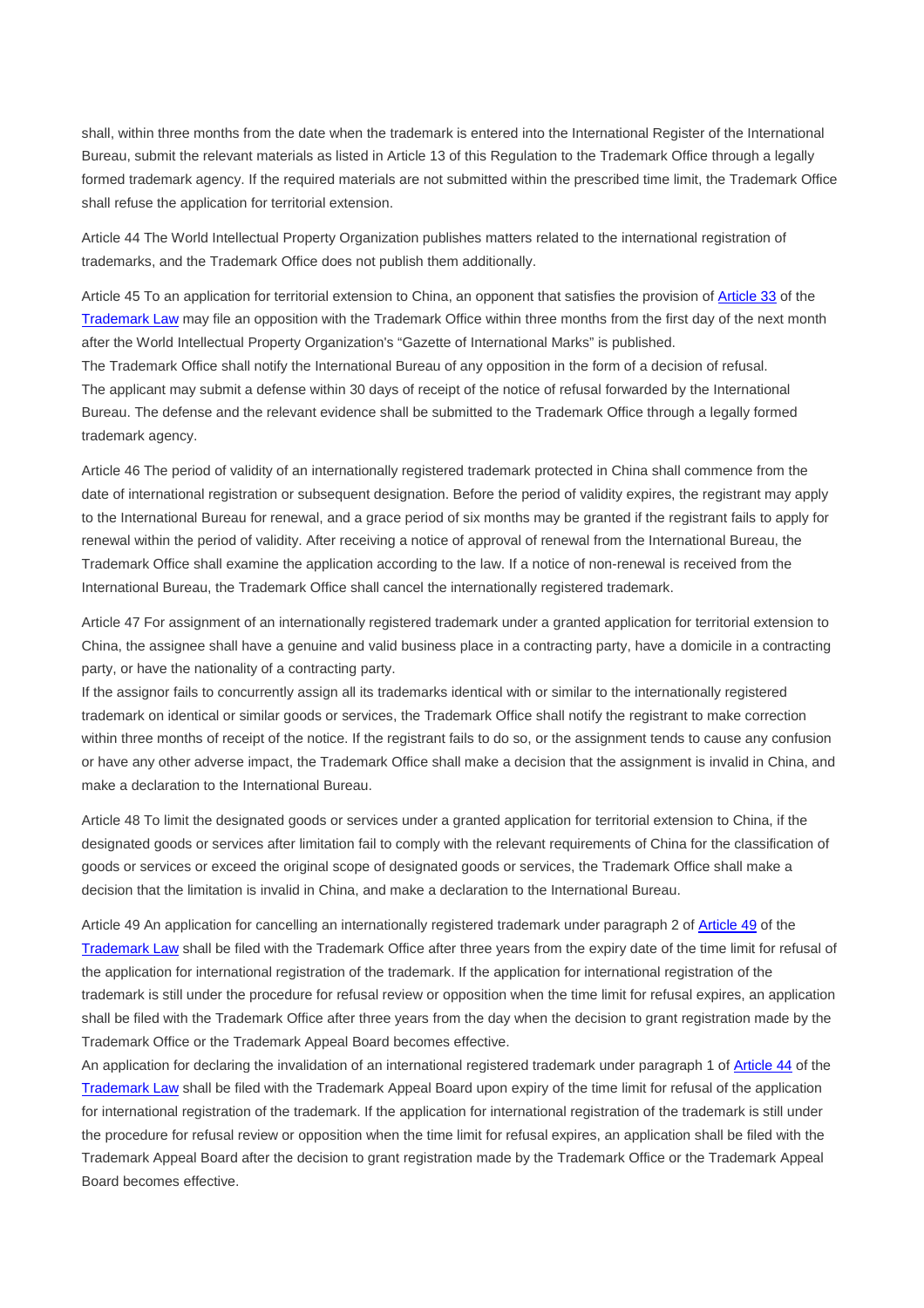An application for declaring the invalidation of an international registered trademark under paragraph 1 of Article 45 of the Trademark Law shall be filed with the Trademark Appeal Board within five years from the expiry date of the time limit for refusal of the application for international registration of the trademark. If the application for international registration of the trademark is still under the procedure for refusal review or opposition when the time limit for refusal expires, an application shall be filed with the Trademark Appeal Board within five years after the decision to grant registration made by the Trademark Office or the Trademark Appeal Board becomes effective. If registration is acquired in bad faith, the holder of a well-known trademark is not subject to the five-year time limit.

Article 50 The following provisions of the Trademark Law and this Regulation are not applicable to the handling of matters concerning the international registration of trademarks:

(1) Article 28 and paragraph 1 of Article 35 of the Trademark Law regarding the time limits for examination and trial.

(2) Article 22 and paragraph 2 of Article 30 of this Regulation.

(3) Article 42 of the Trademark Law and Article 31 of this Regulation regarding trademark assignment that requires the assigner and the assignee jointly apply and undergo the relevant procedure.

Chapter VI Trademark Review and Adjudication

Article 51 Trademark review and adjudication means that the Trademark Appeal Board tries trademark disputes in accordance with the provisions of Articles 34, 35, 44, 45, and 54 of the Trademark Law. To apply to the Trademark Appeal Board for trademark review and adjudication, a party shall have specific claims, facts, grounds, and legal basis, and provide corresponding evidence.

The Trademark Appeal Board shall, based on facts, try cases according to the law.

Article 52 For a review case against a decision of the Trademark Office to refuse a trademark registration application, the Trademark Appeal Board shall try it based on the decision of refusal of the Trademark Office, the facts, grounds, and claims submitted by the applicant for review, and the factual status at the time of review.

Where, in trying a review case against a decision of the Trademark Office to refuse a trademark registration application, the Trademark Appeal Board discovers that the trademark to be registered is in violation of the provision of Article 10, Article 11, Article 12, or paragraph 1 of Article 16 of the Trademark Law but the Trademark Office fails to make a decision of refusal under the provision, the Trademark Appeal Board may make a review decision to refuse the application under the provision. Before making the review decision, the Trademark Appeal Board shall hear the opinion of the applicant.

Article 53 For a review case against a decision of the Trademark Office to deny registration, the Trademark Appeal Board shall try it based on the decision of the Trademark Office to deny registration, the facts, grounds, and claims submitted by the applicant for review, and the opinion of the opponent in the original procedure.

In trying a review case against a decision of the Trademark Office to deny registration, the Trademark Appeal Board shall notify the opponent in the original procedure to participate and provide an opinion. If the opponent's opinion has a substantial impact on the trial result of the case, the opinion may serve as a basis of the trial. The opponent's nonparticipation or refusal to provide an opinion shall not affect the trial of the case.

Article 54 For a case where a party petitions the Trademark Appeal Board to declare invalidation of a registered trademark under Article 44 or 45 of the Trademark Law, the Trademark Appeal Board shall try it based on the facts, grounds, and claims in the application and defense submitted by the parties.

Article 55 For a review case against a decision of the Trademark Office to declare invalidation of a registered trademark under paragraph 1 of Article 44 of the Trademark Law, the Trademark Appeal Board shall try it based on the decision of the Trademark Office and the facts, grounds, and claims submitted by the applicant for review.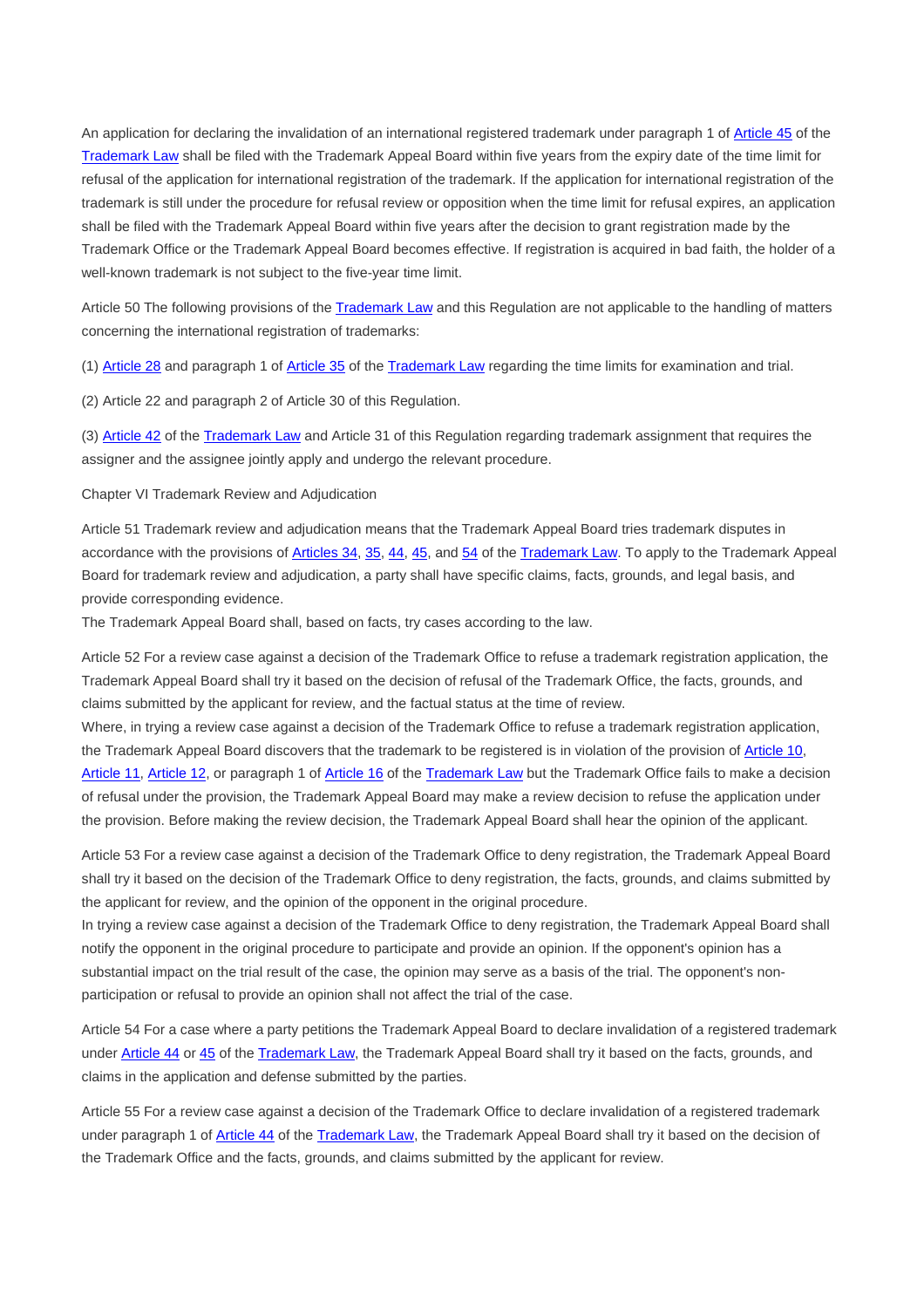Article 56 For a review case against a decision of the Trademark Office to cancel or sustain a registered trademark under Article 49 of the Trademark Law, the Trademark Appeal Board shall try it based on the decision of the Trademark Office and the facts, grounds, and claims submitted by the applicant for review.

Article 57 Whoever applies for trademark review and adjudication shall submit an application to the Trademark Appeal Board, as well as the duplicates thereof according to the number of the respondents. To apply for review based on a written decision of the Trademark Office, the duplicates thereof shall also be submitted.

After receipt of the application, if it is determined upon examination that the application satisfies the conditions for acceptance, the Trademark Appeal Board shall accept it; or if it fails to satisfy the conditions for acceptance, the Trademark Appeal Board shall reject it, and notify the applicant in writing of the rejection and the reasons for the rejection. If any supplement or correction is needed, the Trademark Appeal Board shall notify the applicant of making the supplement or correction within 30 days of receipt of the notice. If the application still fails to satisfy the relevant provisions after supplement or correction, the Trademark Appeal Board shall reject it, and notify the applicant in writing of the rejection and the reasons for the rejection; or if the applicant fails to make the supplement or correction with the prescribed time limit, the application shall be deemed to have been withdrawn, and the Trademark Appeal Board shall notify the applicant in writing of it.

Where, after accepting an application for trademark review, the Trademark Appeal Board discovers that the application fails to satisfy the conditions for acceptance, it shall refuse the application, and notify the applicant in writing of the refusal and the reasons for the refusal.

Article 58 After accepting an application for trademark review and adjudication, the Trademark Appeal Board shall deliver a duplicate of the application to the opposing party in a timely manner, and require it to submit a defense within 30 days of receipt of the duplicate. The opposing party's failure to submit a defense within the prescribed time limit shall not affect the review and adjudication of the Trademark Appeal Board.

Article 59 Where a party needs to provide additional evidential materials after applying for review and adjudication or submitting a defense, it shall state it in the application or defense, and submit the same within three months after the application or defense is submitted. A party that fails to submit the same upon expiry of the prescribed time limit shall be deemed to have forgone the provision of additional relevant evidential materials. However, for evidence which comes into existence after the expiry of the prescribed time limit or evidence which the party fails to submit within the prescribed time limit for good reasons, if it is submitted after the expiry of the prescribed time limit, the Trademark Appeal Board may admit such evidence after it is delivered to and cross-examined by the opposing party.

Article 60 At the request of the applicant or according to the actual needs, the Trademark Appeal Board may decide to conduct an oral hearing of an application for review and adjudication.

Where the Trademark Appeal Board decides to conduct an oral hearing of an application for review and adjudication, it shall notify the parties of the date and location of the oral hearing and the reviewers 15 days before the oral hearing. A party shall provide a reply within the time limit specified in the notice.

The applicant's failure to provide a reply or participate in the oral hearing shall be deemed to have withdrawn the application for review and adjudication, and the Trademark Appeal Board shall notify the applicant in writing of it. If the respondent neither provides a reply nor participates in the oral hearing, the Trademark Appeal Board may make a decision by default.

Article 61 Before the Trademark Appeal Board makes a decision or ruling, an applicant for review and adjudication may file a written request with the Trademark Appeal Board for withdrawing the application with an explanation of the reasons, and if the Trademark Appeal Board grants the request, the review and adjudication procedure shall terminate.

Article 62 After withdrawing its application for trademark review and adjudication, an applicant may not apply for review and adjudication again based on the same facts and grounds. If the Trademark Appeal Board has made a ruling or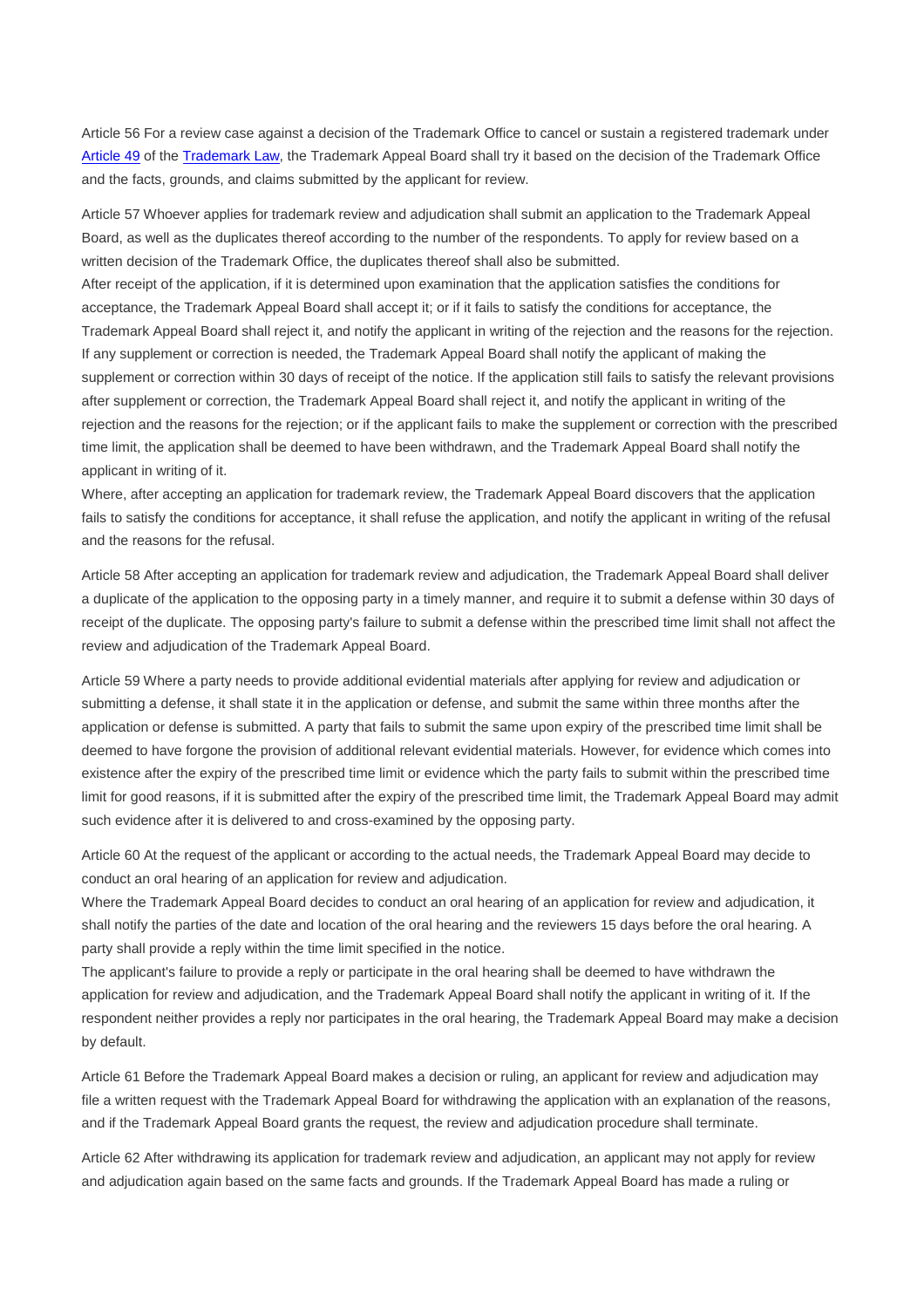decision on an application for trademark review and adjudication, no one may apply for review and adjudication again based on the same facts and grounds, except for an application to the Trademark Appeal Board for declaring invalidation of a registered trademark after the registration of the trademark is granted under the review procedure for a decision to deny registration.

Chapter VII Trademark Use Management

Article 63 In the use of a registered trademark, the words "registered trademark" or a registration symbol may be indicated on goods, packages of goods, specifications, or other attachments.

Registration symbols include the circled Chinese character "zhu" (注) and the circled capital letter "R" (?). When a registration symbol is used, it shall be displayed by immediately following the trademark in a superscript or subscript style.

Article 64 Where the Trademark Registration Certificate is lost or damaged, an application for replacement of the Trademark Registration Certificate shall be submitted to the Trademark Office. If it is lost, a declaration of loss shall be published on the Trademark Gazette. If it is damaged, it shall be surrendered to the Trademark Office when the application for replacement is submitted.

To request the Trademark Office to reissue a certificate on the modification, assignment, or renewal of a trademark, issue a trademark registration certificate or issue a certificate on the right of priority, the trademark registrant shall submit a corresponding written request to the Trademark Office. If the request satisfies the prescribed requirements, the Trademark Office shall issue a corresponding certificate; otherwise, the Trademark Office shall deny it, and notify the applicant of the denial and the reasons for denial.

Whoever forges or tampers with the Trademark Registration Certificate or any other trademark certification document shall be subject to criminal liability in accordance with the provisions of the Criminal Law regarding the crime of forging or tampering with certificates of state organs or other crimes.

Article 65 Where a registered trademark becomes a common name of the goods on which it is approved to be used as described in Article 49 of the Trademark Law, any entity or individual may apply to the Trademark Office for cancellation of the registered trademark, and evidential materials shall be attached to the application submitted. The Trademark Office shall notify the trademark registrant after accepting the application, and require the registrant to submit a defense within two months of receipt of the notice. The registrant's failure to provide the defense within the prescribed time shall not affect the decision of the Trademark Office.

Article 66 Where a registered trademark has not been used for three consecutive years without good reasons as described in Article 49 of the Trademark Law, any entity or individual may apply to the Trademark Office for cancellation of the registered trademark, and a relevant explanation shall be attached to the application submitted. The Trademark Office shall notify the trademark registrant after accepting the application, and require the registrant to submit evidential materials on use of the registered trademark before the application for cancellation is submitted or provide good reasons for the cease of use within two months of receipt of the notice. If the registrant fails to submit evidential materials on use of the registered trademark within the prescribed time limit or the submitted evidential materials are invalid and there are no good reasons, the Trademark Office shall cancel its registered trademark.

The evidential materials on use as mentioned in the preceding paragraph includes evidential materials on use of the registered trademark by the trademark registrant and evidential materials on use of the registered trademark by those licensed by the trademark registrant.

An application for cancelling a registered trademark on the ground that the registered trademark has not been used for three consecutive years without good reasons may be filed three years after the date of publication of the registration of the trademark.

Article 67 The following circumstances are the good reasons as mentioned in Article 49 of the Trademark Law: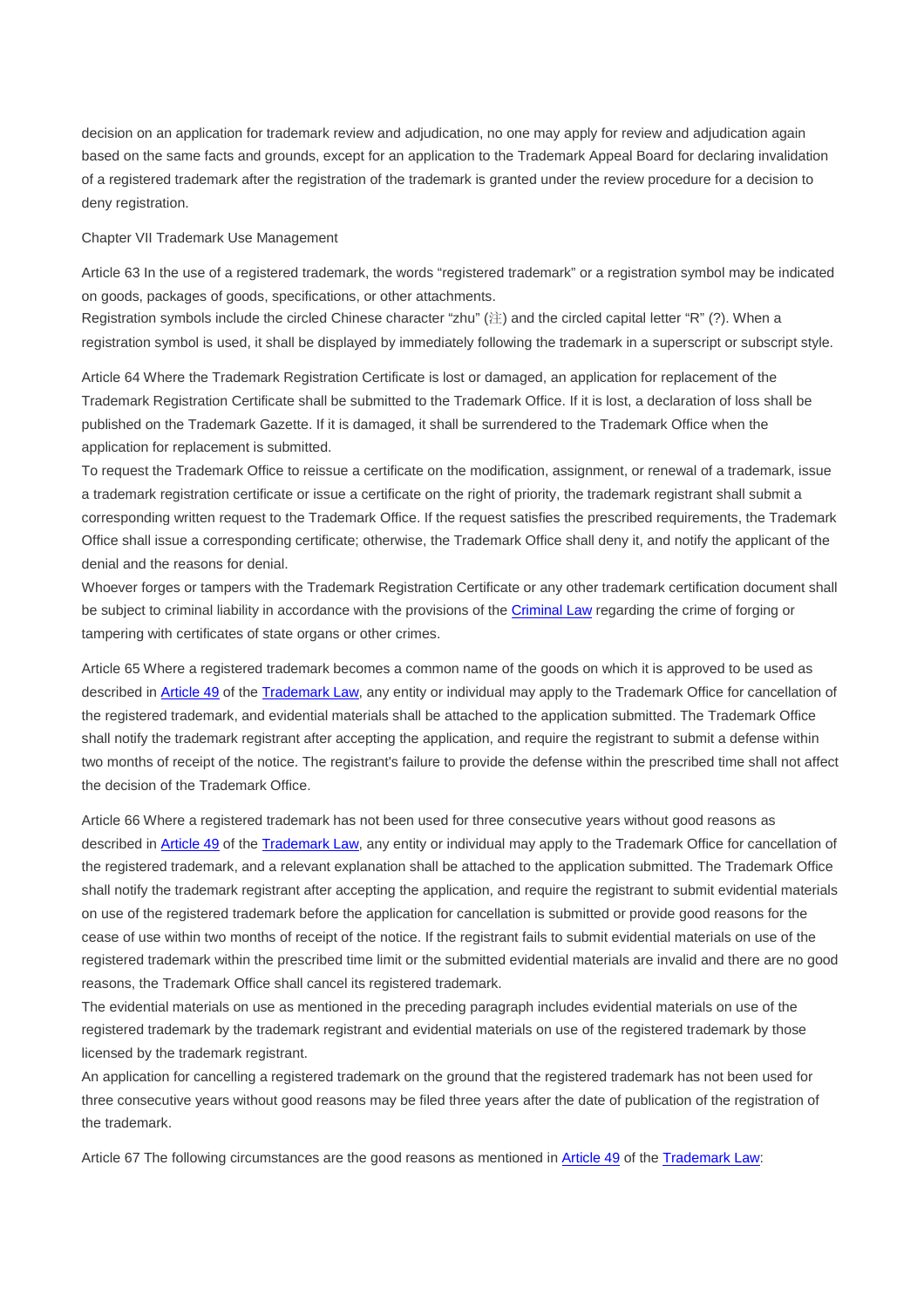(1) Force majeure.

(2) Restrictions imposed by government policies.

(3) Bankruptcy liquidation.

(4) Other good reasons for which the trademark registrant is not responsible.

Article 68 Where the grounds based on which the Trademark Office or the Trademark Appeal Board cancels a registered trademark or declares invalidation of a registered trademark only involve a part of the designated goods, the registration used on this part of the designated goods shall be cancelled or declared invalid.

Article 69 To license others to use its registered trademark, the licensor shall undergo the recordation procedure and file the recordation materials with the Trademark Office within the term of the licensing contract. The recordation materials shall specify the licensor, the licensee, the term of license, and the scope of goods or services on which the use of the registered trademark is licensed, among others.

Article 70 To pledge the right to exclusively use a registered trademark, the pledger and the pledgee shall enter into a written pledge contract and jointly apply to the Trademark Office for pledge registration, and the Trademark Office shall publish it.

Article 71 For a violation of the provision of paragraph 2 of Article 43 of the Trademark Law, the administrative department for industry and commerce shall order the violator to make correction within a prescribed time limit; if the violator fails to do so, order it to stop selling; and if the violator refuses to stop selling, impose a fine of not more than 100,000 yuan on the violator.

Article 72 To request well-known trademark protection under **Article 13 of the Trademark Law**, a trademark holder may file a request with the administrative department for industry and commerce. If the trademark has been determined by the Trademark Office as a well-known trademark under Article 14 of the Trademark Law, the administrative department for industry and commerce shall issue an order of desisting from using the trademark in violation of Article 13 of the Trademark Law, and confiscate and destroy all illegally used labels of the trademark or, if it is difficult to separate the labels from goods, confiscate and destroy both the labels and the goods.

Article 73 To voluntarily apply for cancelling its registered trademark or cancelling the registration of its trademark on a part of the designated goods, a trademark registrant shall file an application for voluntary cancellation of trademark with the Trademark Office, and surrender the original Trademark Registration Certificate.

Where a trademark registrant's application for voluntarily cancelling its registered trademark or cancelling the registration of its trademark on a part of the designated goods is granted by the Trademark office, the right to exclusively use the registered trademark or effect of the right to exclusively use the registered trademark on the part of the designated goods shall terminate from the day when the Trademark Office receives the application for voluntary cancellation.

Article 74 Where a registered trademark is cancelled or is voluntarily cancelled under Article 73 of this Regulation, the original Trademark Registration Certificate shall be invalidated, which shall be published. If the registration of the trademark on a part of the designated goods is cancelled, or the trademark registrant voluntarily applies for cancelling the registration of its trademark on a part of the designated goods, the Trademark Registration Certificate shall be reissued upon examination, which shall be published.

Chapter VIII Protection of the Right to Exclusively Use a Registered Trademark

Article 75 The provision of storage, transportation, mailing, or printing service, a concealment or business place, or an online commodity trading platform for the purpose of infringement upon another party's right to exclusively use a registered trademark shall be within the meaning of providing facilitation as mentioned in Article 57 (6) of the Trademark Law.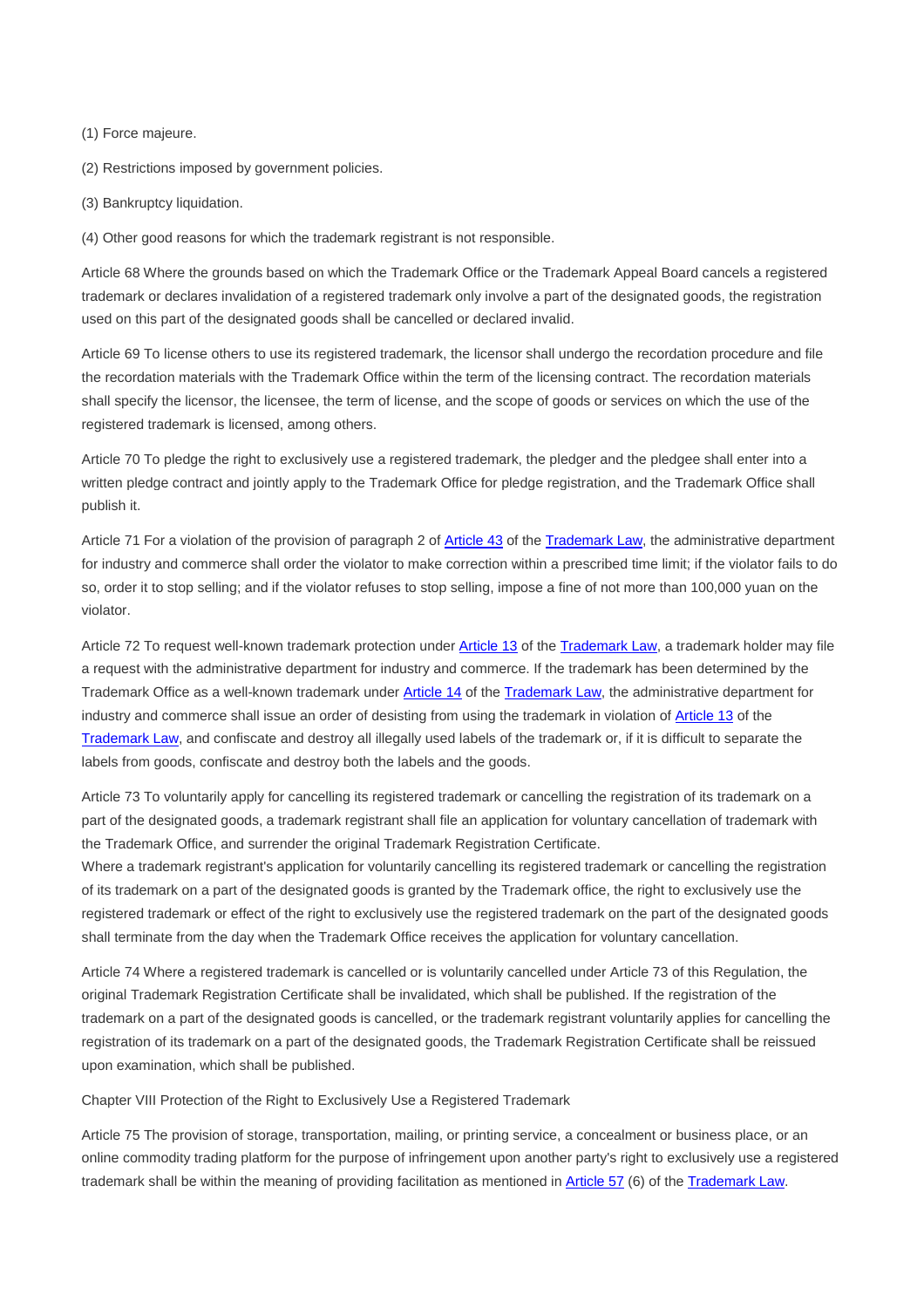Article 76 The use of a sign identical with or similar to a registered trademark of any other person on identical or similar goods as the name or decoration of the goods, which misleads the public, shall be within the meaning of infringing upon the right to exclusively use a registered trademark as mentioned in Article 57 (2) of the Trademark Law.

Article 77 Any person may file a complaint or report on infringement upon the right to exclusively use a registered trademark with the administrative department for industry and commerce.

Article 78 The following factors may be taken into account in the calculation of the illegal business revenues as mentioned in **Article 60** of the **Trademark Law:** 

(1) The sales price of infringing goods.

(2) The marked price of unsold infringing goods.

(3) The actual average sales price of verified infringing goods.

(4) The median market price of genuine goods.

(5) The infringer's business revenues resulting from the infringement.

(6) Other factors enabling the reasonable calculation of the value of infringing goods.

Article 79 Under the following circumstances, the seller is able to prove that the goods are legally acquired by it as mentioned in Article 60 of the Trademark Law:

(1) The seller has a supply list and receipts for goods payment to which the seal of the supplier is legally affixed, as verified or acknowledged by the supplier.

(2) The seller has a purchase contract entered into with the supplier, as verified to have been truthfully performed.

(3) The seller has legal invoices on the purchase of goods, and the matters recorded in the invoices correspond to the goods involved.

(4) The seller is otherwise able to prove that the goods involved are legally acquired by it.

Article 80 Where a seller of goods infringing the right to exclusively use a registered trademark without knowledge of such infringement is able to prove that the goods are legally acquired by it and provide the supplier, the administrative department for industry and commerce shall order the seller to stop selling the goods, and notify the administrative department for industry and commerce at the place where the supplier of the infringing goods is located of the case.

Article 81 If the ownership of a registered trademark involved in a case is currently under trial by the Trademark Office or the Trademark Appeal Board or by a people's court, and the result of the trial may affect the determination of the nature of the case, it shall be within the meaning of a dispute over the ownership of the trademark as mentioned in paragraph 3 of Article 62 of the Trademark Law.

Article 82 In the process of investigating a trademark infringement case, the administrative department for industry and commerce may require the right holder to identify whether the goods involved in the case were produced by the right holder or produced under the licensing of the right holder.

Chapter IX Trademark Agency

Article 83 The trademark agency business as mentioned in the Trademark Law means that an agent, as authorized by a client, handles trademark registration application, trademark review and adjudication or any other trademark matter in the client's name.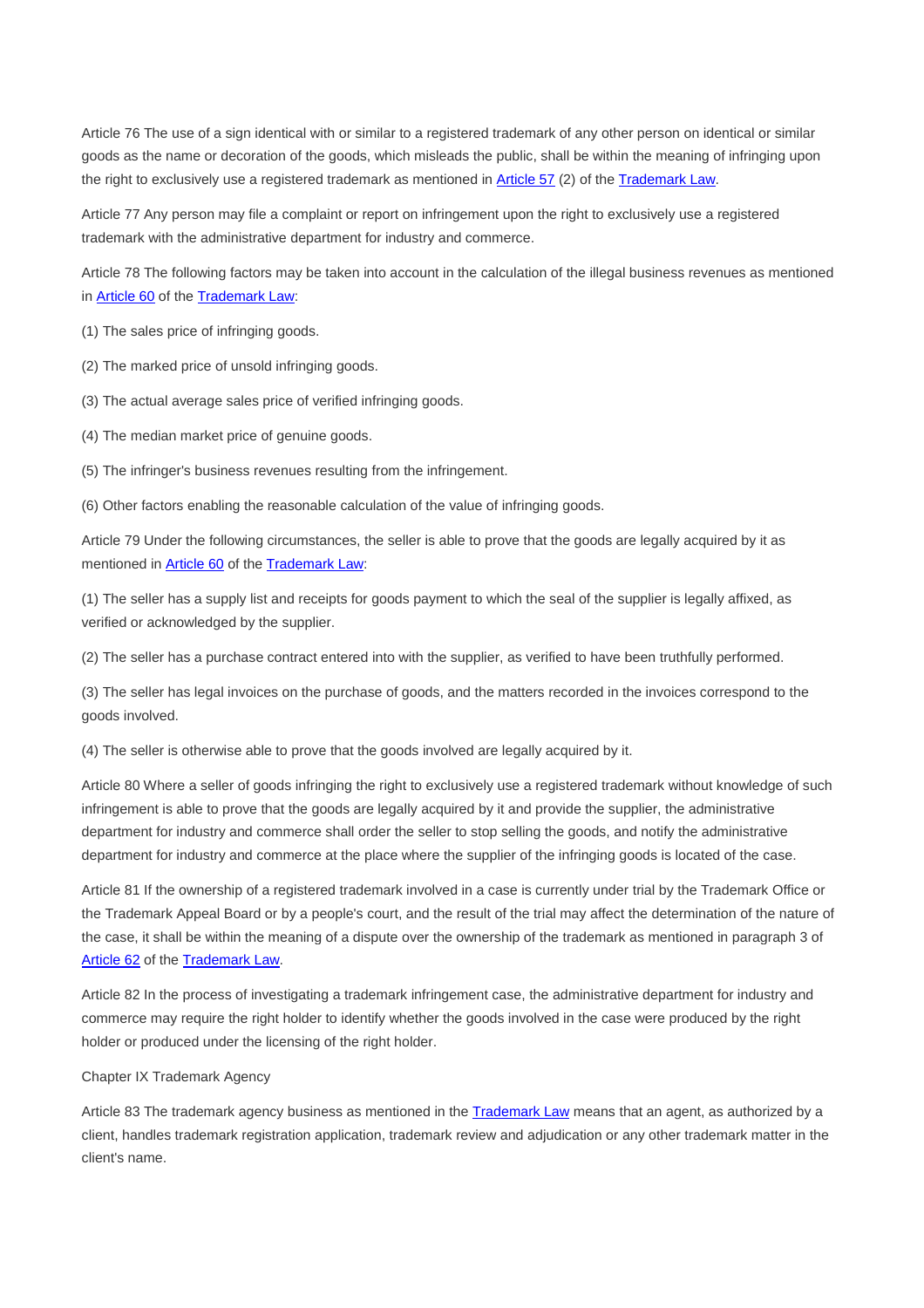Article 84 The trademark agencies as mentioned in the Trademark Law includes service institutions registered with the administrative departments for industry and commerce to engage in trademark agency business and law firms engaging in trademark agency business.

To provide agency services for trademark matters administered by the Trademark Office or the Trademark Appeal Board, a trademark agency shall undergo the recordation procedure with the Trademark Office in accordance with the following provisions:

(1) The trademark agency shall submit for verification its registration certificate issued by the administrative department for industry and commerce or its certificate issued by the justice administrative department on approval of formation of the law firm, and a photocopy thereof shall be retained by the Trademark Office.

(2) The basic information on the trademark agency shall be submitted, including but not limited to its name, domicile, person in charge, and contact information.

(3) The trademark agency shall submit a list of the names and contact methods of its trademark agents.

The administrative departments for industry and commerce shall create credit files for trademark agencies. Where any trademark agency violates the Trademark Law or this Regulation, the Trademark Office or the Trademark Appeal Board shall publish it, and record the violation into its credit file.

Article 85 The trademark agents for the purposes of the Trademark Law are the personnel of trademark agencies who engage in trademark agency business.

A trademark agent may not represent a client in his or her own name.

Article 86 The official seal of a trademark agency and the signatures of its trademark agents shall be affixed to the relevant application documents submitted by the trademark agency to the Trademark Office or the Trademark Appeal Board.

Article 87 Where a trademark agency applies for registration or acquisition of a trademark other than those for which it provides agency services, the Trademark Office shall not accept the application.

Article 88 The following conduct shall be within the meaning of disturbing the trademark agency market order by other illicit means as mentioned in item (2), paragraph 1 of **Article 68** of the **Trademark Law**:

(1) Developing trademark agency business by fraud, false publicity, misleading information, or commercial bribery.

(2) Withholding facts, providing false evidence, or causing others to withhold facts or provide false evidence by threat or inducement.

(3) Representing both parties to a trademark case who have a conflict of interest.

Article 89 Where a trademark agency commits any conduct as mentioned in Article 68 of the Trademark Law, the administrative department for industry and commerce at or above the county level at the place where the violator is located or the illegal conduct occurs shall investigate and punish it, and notify the Trademark Office of the investigation and punishment.

Article 90 Where the Trademark Office or the Trademark Appeal Board stops accepting the trademark agency business of a trademark agency in accordance with Article 68 of the Trademark Law, it may make a decision to stop accepting the trademark agency business of the trademark agency for six months or more or permanently. Upon expiry of the period during which it stops accepting the trademark agency business of the trademark agency, the Trademark Office or the Trademark Appeal Board shall resume accepting the trademark agency business of the trademark agency. A decision of the Trademark Office or the Trademark Appeal Board to stop or resume accepting the trademark agency business of a trademark agency shall be published on the website of the Trademark Office or the Trademark Appeal Board.